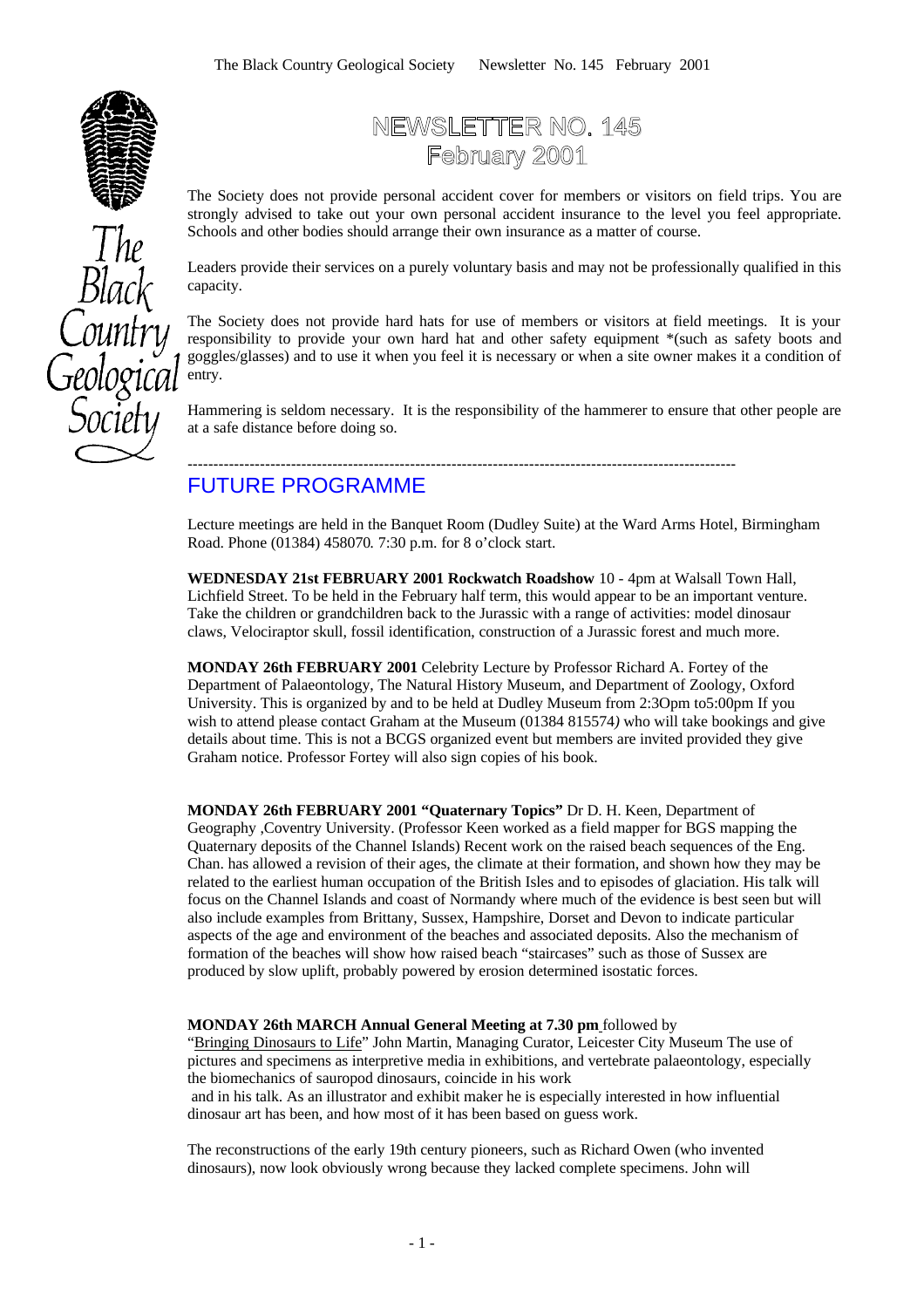show how the guesswork to fill in the missing bits has as much to do with fashion, politics and artistic prejudice as with science. Finally, there is a balance between the artists who just copy and invent and fine, well-researched reconstructions.

**THURSDAY 5th APR11 The Trilobites and their relatives:** an international symposium. This event is being organised for Oxford University by Dudley Museum and will involve a fossil hunt at Wrens Nest, a visit to the Black Country Museum and caverns and socialising. BCGS members are welcome to attend, please contact Graham at the Museum on 01384 815574 for booking and further details.

**SATURDAY 14th APRIL An introduction to Hay Head and Barr Beacon**. Come and experience the newly opened Geological Trail at Hay Head. Leader Alf Cole (BCGS Member). Meet at 10.OOam in a layby on B4151 Walsall to Sutton Coldfleld road, between the Three Crowns Public House and the Three Crowns Garden Centre about 3km from WalsaII centre. (Contact Alf on 01922 634899 if you need more details).

**MONDAY 23rd APRIL "A Walk across the Mid Atlantic Ridge: A geological Guide to Iceland"** P F Regan, Division of Earth Sciences, University of Derby.

**MONDAY 21st MAY "The Geology of Eastern Europe"** Dr Jan Zalasiewicz, Department of Geology, University of Leicester. The lecture will tell of the current state of geology in Eastern Europe illustrated by snapshots of geological activities in Poland. In communist times many geologists were employed in both academic and applied fields. Many lost their jobs as a result of the transfer to democracy. The rest form a thriving community with greater links with western geologists.

Now much work is required in assessing and cleaning the environment damaged by smokestack industries, particularly in the industrial corridor in the SW, bordering the Czech Republic and in former East Germany. Also there is a more understanding of the problems in Polish geology, helped by international co-operation and access to modern analytical equipment. In the communist years a 1km borehole was drilled through high grade igneous/metamorphic rocks as well as sedimentary examples of extraordinary and delicate sedimentary/tectonic structures, relics of a Variscan accretionary prism in the Sudetan Mts.

**SUNDAY 23rd JUNE A walk through time: an overview of the Malverns.** Leader Dr Mike Bell (Cheltenham and Gloucester College of Higher Education.)

**SUNDAY JULY Cresswell Crags. Nottingham.** There is geological, archaeological, flora and fauna interest at this site. The Trust who runs the site is holding an Open Day. The leader will be the East Midlands Geological Society's magnesium limestone expert.

**22nd & 23rd SEPTEMBER** Dudley Rock and Fossil Fair 2001.

## REPORTS

**A comparison of the mass extinction events at the end of the Cretaceous~ Permian and Triassic periods.** Professor A. Hallam, School of Earth Sciences, University of Birmingham, 27th November 2000.

Although the American geologist T.D.Chamberlin was the first to propose, early in the last century, that major faunal changes through time which provided the basis for stratigraphic correlation were under the ultimate control of epeirogenic movements of the continents and ocean basins, it was his palaeontological compatriot Norman Newell who began the modern study of mass extinctions. In a series of articles in the 1960s, he proposed a strong relationship between marine mass extinctionsand eustatic falls of sea level. Of six major events he recognized, five have become generally accepted as the "big five" mass extinctions at the end of the Ordovician, Permian, Triassic and Cretaceous, and in the late Devonian (Frasnian-Famennian boundary). The causal relationship that Newell proposed involved loss of habitat areas in epicontinental seas, where most at least of the benthic biota are thought to have lived. After the classic publication by Luis Alvarez and colleagues reporting on the discovery of an iridium anomaly at the K-T boundary, interest became concentrated on bolide impact as a causal factor in mass extinctions in general. Insofar as attention was paid to marine regression, a certain amount of scepticism was expressed, for example at the rarity of extinctions that could be related to the evident glacio-eustatic regressions of the Tertiary. In 1989 Hallam confirmed Newell's regression hypothesis for at least some major and minor extinction events, but pointed out that the spread of anoxic bottom waters associated with marine transgression, sometimes but not always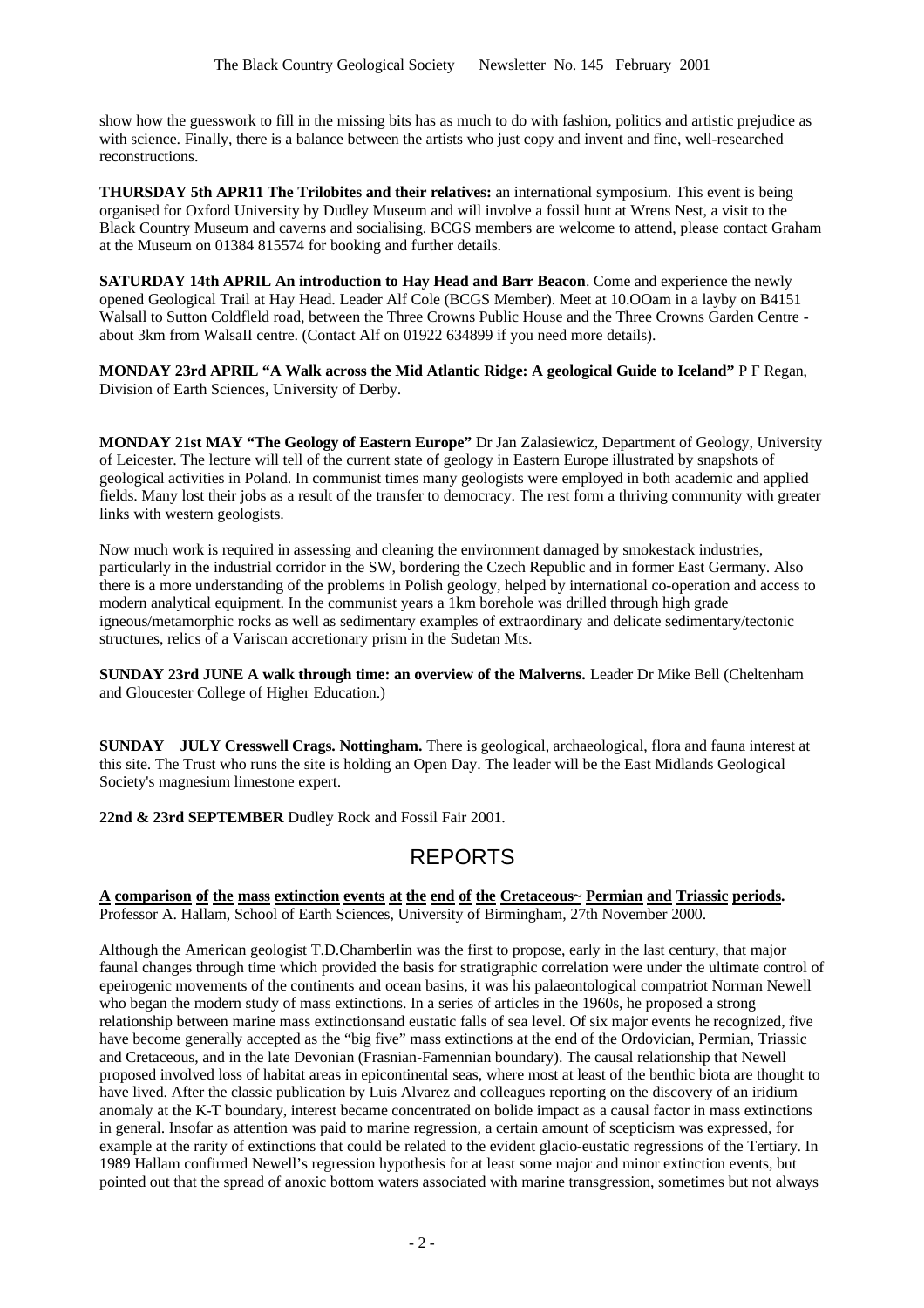preceded by a major regression, was also a potent extinction mechanism, presumably because of the severe reduction in viable habitat area.

In their 1997 book, Hall and Wignall observed that, apart from the K-T boundary, evidence of impact as a causal mechanism for mass extinctions was either weak or non-existent, and even for the K-T boundary there was evidence for major sea-level change that required further evaluation. Of the phenomena apparently related to sea-level change, anoxia associated with eustatic rise seemed to be more important than regression as a correlate of mass extinctions. A review of the relevant literature coupled with personal fieldwork in some cases suggests that nearly all marine mass extinctions are associated with rapid, probably global, sea-level fluctuations, of which regressivetransgressive couplets are the most common; the most notable exception are the Frasnian-Famennian and end-Palaeocene events. There is no general pattern as to where the extinction occurs within the regression-transgressive cycle. Thus, the late Ordovician extinctions were a double event associated with both regression and transgression. Permian extinctions associated with regression were considerably separated in time from those at the end of the period associated with transgression. The end-Triassic extinctions are more obviously associated with regression than the subsequent transgression and accords well with Newell's hypothesis, but in other respects his hypothesis is not well supported as a model of general validity. Thus, two of his type examples, the late Devonian and end Permian, are now regarded as transgression/sea-level highstand phenomena. While the strong temporal correlation with latest Cretaceous regression and mass extinction holds, it is proving difficult to disentangle the environmental effects of regression from those due to late Maastrichtian climatic cooling and end Cretaceous bolide impact. The most frequent association of marine mass extinctions is with transgression and the spread of anoxic waters into epicontinental seas. This applies to one of the two events near the end of the early Cambrian, the second phase of the end Ordovician, the Frasnian-Famennian boundary, the end Devonian, end Permian, early Toarcian and Cenomanian-Turonian boundary, Most workers favour anoxia as the direct kill mechanism.

With regard to the ultimate cause of the sea-level changes, the evidence of tillites provides support for a glacioeustatic origin for the end-Ordovician and end-Devonian events, with sea-level fall being promoted by the build-up of Gondwana ice caps and rise by subsequent melting. For all the other events, however, such evidence is lacking and in some cases is strongly against the kind of climate that would promote the growth of substantial icecaps. The end-triassic event is especially interesting. The rate of sea-level change across the Triassic-Jurassic boundary in Europe appears to be too rapid to be accounted for by changing oceanic ridge-volume tectonoeustasy. Relatively sharp uplift followed quickly by subsidence can be related to the initiation of breakup of Pangaea by tensional activity recorded on both sides of the present central sector of the Atlantic ocean. This event is associated with extensive flood basalt extrusion and shallow intrusions of dykes and sills, an association that has been related to the existence of a mantle plume. Submarine volcanicity on a massive scale appears to be implicated in the likeliest scenario for the Cenomanian-Turonian boundary, with concomitant phenomena including sea-level rise, a possible runaway greenhouse effect and increased oceanic anoxia. Such a scenario could also be applicable to the end-Permian event, thereby helping to explain substantial extinctions on land as well as in the sea.

Professor Hallam illustrated his analysis with slides of his field work. In a Pakistan gorge he found evidence of marine regression and transgression but it proved to be within the Permian not at the boundary. In China rocks showed a most striking example of transgression as evidenced by changes from Permian limestones and shales to shaley Triassic beds of a deep basin facies, bottom beds inimical to life, many of which have been subducted and lost. Further evidence for regression followed by transgression at the end of the Triassic came from the Alps and the Canadian Arctic.

The K-T boundary records a complex story of bolide impact, very great changes of sea level and marked cooling. Events at these extinctions are complex. At the end of the Permian many plants and large reptiles were lost and there is evidence of changing temperatures, plants of cooler climates, expulsion of CO2 into the atmosphere and a greenhouse effect. With global warming the ocean waters can hold less oxygen. Can subocean lavas give rise to runaway greenhouse effects?

Professor A. Hallam (corrected)

The Society is grateful to Professor Hallam for providing us with yet another thought provoking lecture.

### Members Evening. Mini lectures

#### **Monday 4th December 2000**

This was a very interesting and social event which enabled people to get together in groups to discuss in more detail the topics raised. First to participate was Robin Beton with an illustrated talk on a fossilised tree from the Island of Mull, first discovered in 1819. It can only be reached at low tide, is 40ft high and 5ft across. It is a conifer engulfed and burnt by plateau lavas.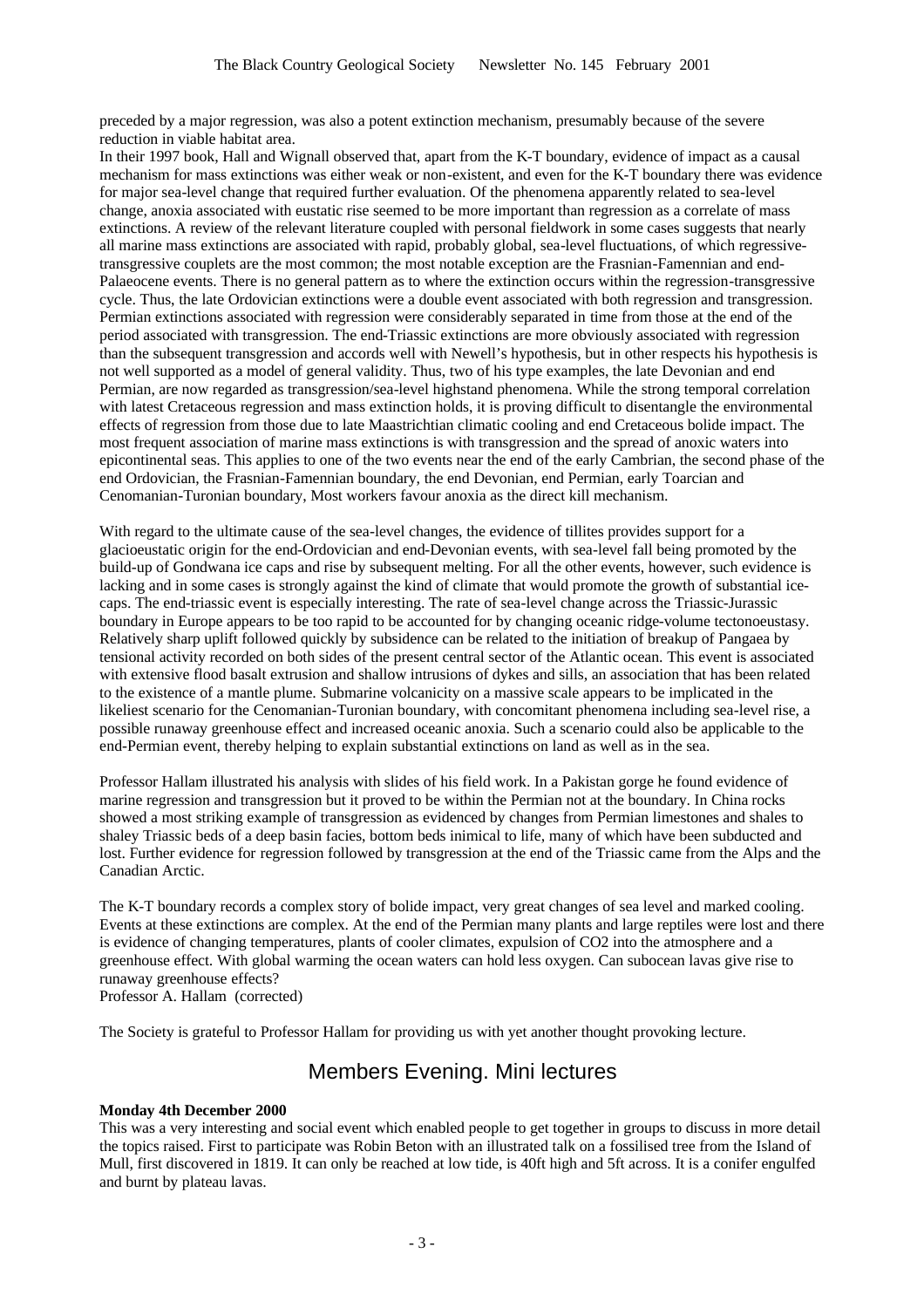Andrew Rochelle provided an introduction to his research into patterned ground in Shropshire. The area was photographed by the Ordnance Survey in bright sunshine at midday in July 1990, and under dry conditions the crop of winter wheat was stressed and showed up periglacial patterned ground. The areas of patterned ground have been mapped, recorded to data base and related to slope, aspect, height AMSL, soil type and geology. The phenomena have

been classified in terms of shape, size and form and relationships established between land-use and the display of patterns. Wedges, involutions, frost modified sediment and till have been recorded and observed. The series of polygons in the sands and gravels required further investigation and as the area had 3 metre trenches dug across it for the burial of turkey offal, Andrew, undeterred both by the smell of rotting turkey offal and the danger of trench collapse) was able to study the patterns in three dimensions. Provisional results reveal that patterned ground sites appear on regular and gentle slopes with an average gradient of 0.98 degrees, only one site displaying a significantly steeper slope of 3.5 degrees. The average long axis of patterns was 11.78m and short axis 10.9 metres. It appears that the greater the particle size the smaller the pattern. All the subsoil analysed and associated with patterns proved to have been deposited in an environment of fluctuating energy levels. The polygons have an average of *5* sides and are produced by convection in the sands under periglacial conditions. The features are orientated downslope. Andrew also showed photos of pingoes and buildings subject to freeze thaw in the McKenzie delta and Dawson City.

Alf Cole returned us to the Black Country with his talk on Hay Head and Pinfold Lane Quarry and the conservation work done and in progress. He reminded us of the details to be seen in the quarry: the pebbles, from a southerly direction brought by the Budleighensis river in a gorge through a series of grabens as described by Wills, the mud clasts deposited by flash floods and the ventifacts abraded by desert winds.

Paul Shilston took us to the Whin Sill of Northumberland, demonstrating the features it has produced such as the escarpment along which runs the Roman Wall, the headlands at Bamburgh and sea stacks of the Fame Islands.

Kate Ashcroft used a slide brought by Peter Parkes to remind members of the extensive conservation work done by Peter Parkes, Cohn Mitchell and many others in the early days of the Society.

The meeting was rounded off by mince pies and those who were absent missed a very entertaining event.

## EDITORIAL

The coming year is one of much geological promise. Do get your diaries out and list the many events newly announced in this newsletter. There is such a lot to look forward to, beginning with Richard Fortey's lecture in late February. There is also a lot of hard work to be done, notably the Saltwells clean up and above all the Rock and Fossil Fair which has always benefited by enormous support from society members. Fm sure Graham is banking on our continued cooperation. Don't forget the AGM and its earlier start. So much effort goes into the programme and the organisation of special events. We are fortunate in Dudley to have such a high profile that people are willing to make the journey here. Please keep up your support!

### CONSERVATION COLUMN

### **Saltwells Clean up to occur in February 2001**

The society is co-ordinating a cleanup of the canalside cutting at the Saltwells Local Nature Reserve towards the end of this month. You may recall that a large working party of BCGS members did this once before, about 10 years ago, m order to bring back to the former glory the important features at the site including the unconformity and a basalt intrusion. Much vegetation has grown back in this time and the exposures definitely are in need of a facelift. This has been enabled by English Natures groundwork's fund that will pay for the hire of a specialist contractor to carry out the difficult works on the high slopes and the disposal of the waste generated by the work. It is to be done in association with the Dudley Canal Trust and with the approval of British Waterways Board.

We need to put together a working party of volunteers to help with the clearance of the scrub along the towpath itself The works will commence on either the third or fourth weekend of February when the logistics are finally sorted out. If you think that you could help and would like to be involved then please give me a call at Dudley Museum (Tel 01384 8 *15575).* This is an exciting project that will provide an important enhancement of a very important educational and scientific site.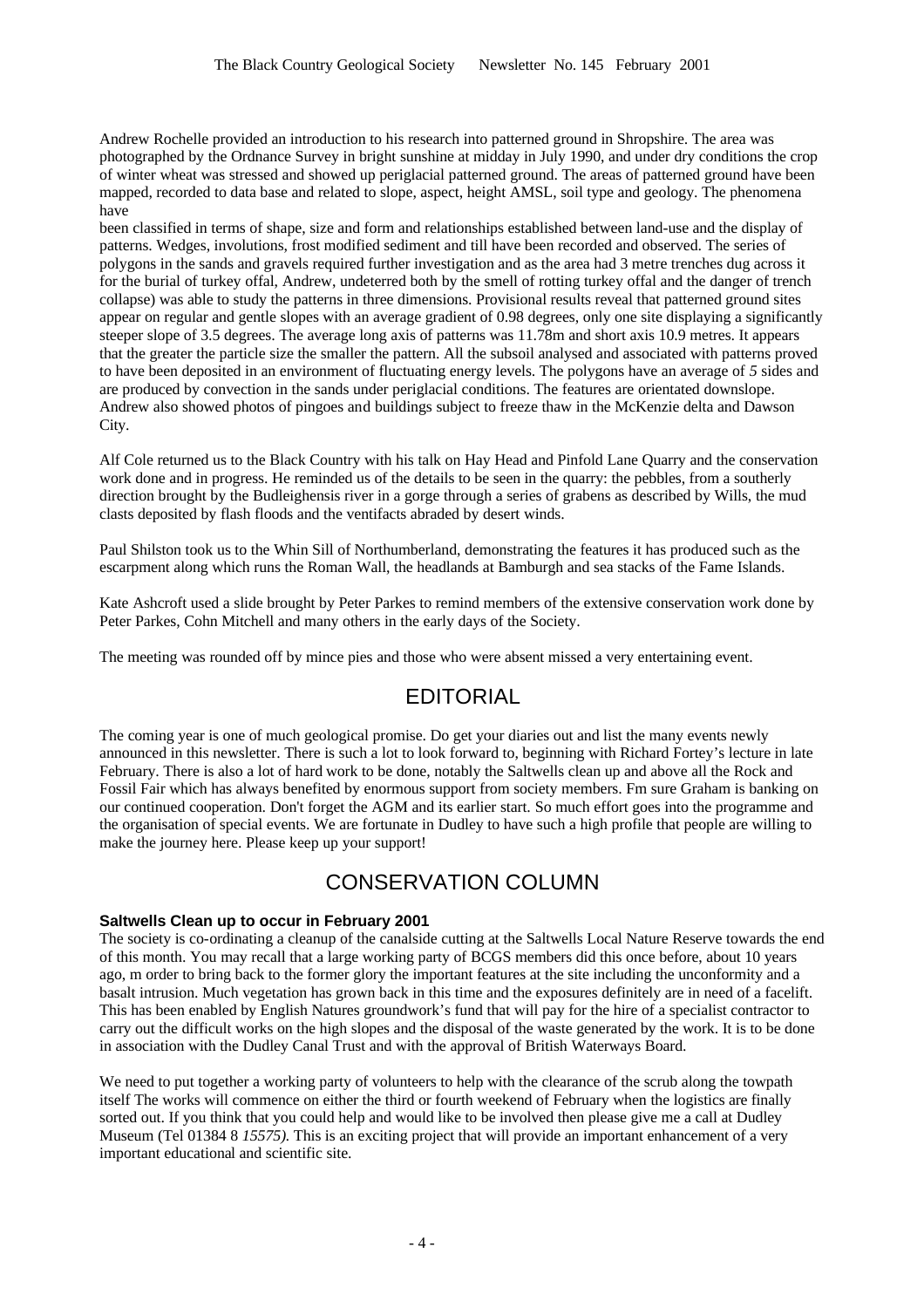### **New Wrens Nest Leaflet for Spring 2001**

Almost all of the 20,000 print run of the last edition of the Wrens Nest glossy leaflet has now been given away. In response to this fact and that some changes to access to the site and human contacts for the site have occurred since its production in the mid 1990's, English Nature and Dudley Council have joined their financial resources to update and reprint it. Corrections have been agreed and a new version is in production. This should be available in Spring 2001. We are also taking advantage of new technology so that versions of the leaflet can be downloaded from the Dudley mbc website (and hopefully the BCGS website as well). This should mean that future amendments should be immediate (to the electronic version anyway!) and that we need never run out again! Keep your eye on these sites.

#### **Dudley Museum website overhaul**

At the publication date of this newsletter, Dudley museum will have launched its new website (www.dudley.gov/dudleymuseum) This will feature an archive of previous exhibition materials, educational stuff, fossil fact sheets, material for children, updates on world heritage and conservation with respect to the borough and lots of hot links to other great sites like the BCGS. Check it out. Until next time….. Graham W

## DUDLEY ROCK AND FOSSIL FAIR 2001

UK's largest and most varied festival of fossils, minerals, rocks and the wonders of the solid Earth returns to Dudley Museum and Town hail complex over the weekend of the 22nd/23rd September 2001.

Bigger and more ambitious than ever, it will include

- \* ROCKWATCH Discovery/activity Room
- \* displays and exhibitions of dinosaur, fossil and geology clubs and societies
- \* loads of hands on-activities for young and not-so-young alike
- \* fossil hunting walks and trips into the dark underworld of caverns
- \* the launch of the Dudley Town Geological Walk / Trail brochure
- \* Fossil Puppet theatre
- \* Large exhibitions on art and geology in the town
- \* Creation of works of art by sculptors during the weekend
- \* Ask-the-expert sessions
- \* Lectures and film shows
- \* Fossil, Mineral & Rock identification
- \* Updates on Dudley's World Heritage Bid and geological conservation
- \* Web demonstrations and IT browsing for dinosaurs, fossils and volcanoes
- \* Many stalls selling fossils, gemstones, videos, books and maps

This will be the perfect opportunity to do some pre-Christmas gift shopping. This will be a spectacular celebration of the treasures of the Earth and the dramatic stories that they tell.

As always the BCGS will be helping to man the stand and with stewarding of the event, so if you would like to participate for a couple of hours please let the committee know. Helpers will enjoy free access to all areas of the fair and free tea or coffee at the museum.

For more information and regular updates on the progress of the fair and other museum activities visit our website at www.dudley.gov.uk/dudleymuseum or contact us at Dudley Museum on 01384 815575.

## NEWS IN BRIEF

I receive on a regular basis the newsletter of the Hereford and Worcestershire RIGS Group who record much innovative activity. Also I receive in the post the Bulletin of the North Staffordshire group of the Geologists Association. I do include items from them in our newsletter but much has to be left out. I try to display these materials at indoor meetings but do ask if you want to see them and they are not available. Graham had a major article on Geological Conservation in Dudley, (with the Dudley Bug on the front cover), published in Novembers edition of English Natures newsletter, Natures Place.

Editor Hon. Secretary K. M. Ashcroft Dr Sarah Worton,